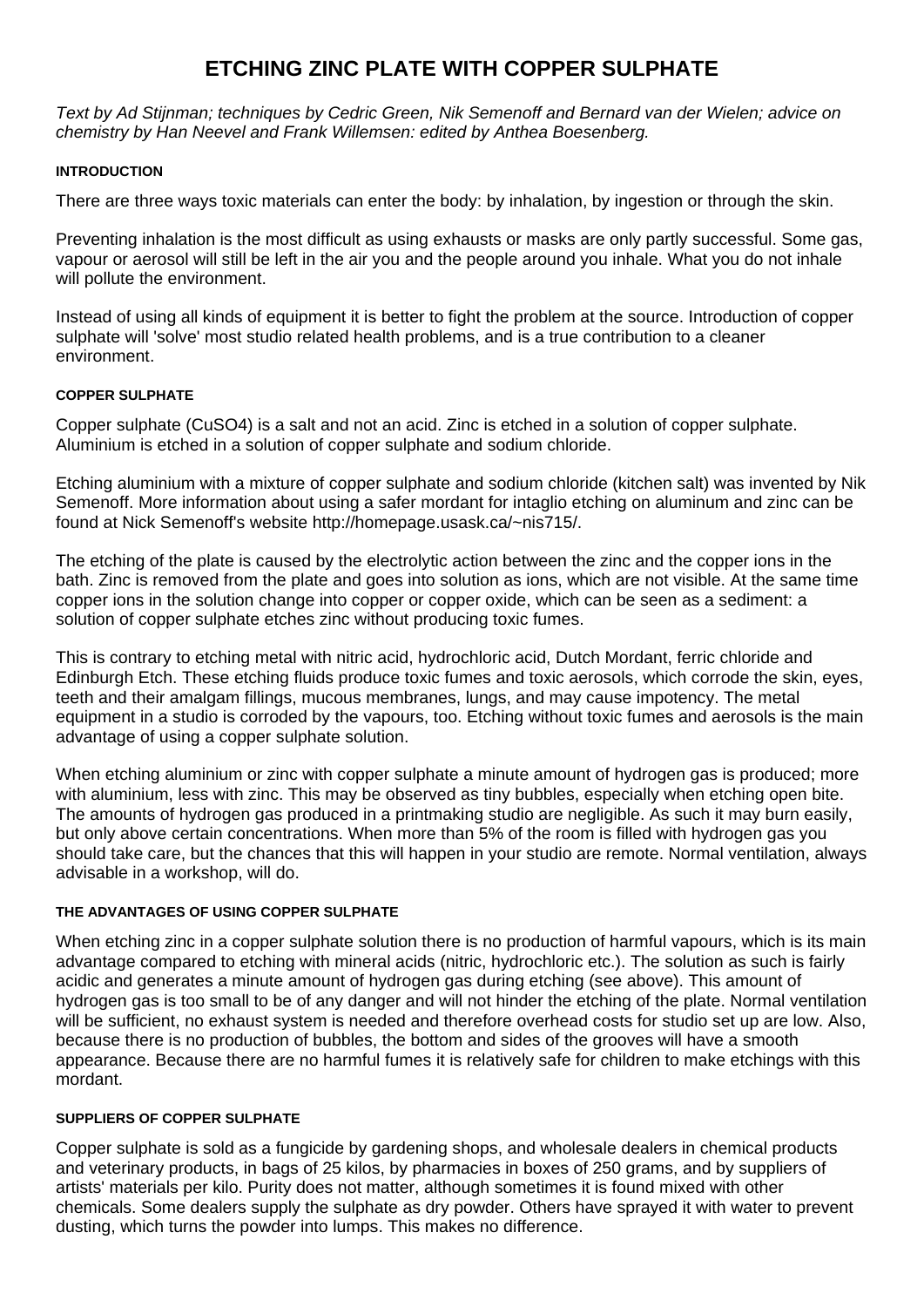Always buy copper sulphate in crystals. Do not buy ready prepared solutions as their strength is not known and the solution may be adulterated with unknown chemicals.

#### **HEALTH AND SAFETY**

The powder or solution of copper sulphate irritates the eyes and the bare skin, when inhaled or ingested. Try to avoid this. If you employ the following safety measures, etching with copper sulphate will be a pleasure.

- 1. Wear rubber gloves in preparing the solution of copper sulphate.
- 2. Wear a dust mask when the copper sulphate is supplied as finely powdered crystals.
- 3. Scoop the copper sulphate carefully from bag or box. Do not pour, dust, or scatter around.
- 4. Do not prepare the solution in a strongly ventilated room, as the air currents may cause the powder to dust.
- 5. Wear rubber gloves when putting the plate into the bath or taking it out again.
- 6. If copper sulphate touches your eyes or bare skin, either as a powder or as a solution, rinse immediately with a lot of water.
- 7. If copper sulphate is ingested, then rinse your mouth with a lot of water and see a doctor.
- 8. Copper sulphate when inhaled or ingested is harmful to the unborn foetus. In general, it is advisable for pregnant women not to work with chemicals.
- 9. When etching zinc in a bath of copper sulphate, normally no exhaust system or nozzles are needed as there are no toxic fumes produced in harmful amounts. Ventilation by opening a door or window will do.
- 10. Use an exhaust system when large plates with large unprotected surfaces of zinc (such as with open bite or relief etch) are bitten in a strong bath for an extended period. There may be so much hydrogen gas coming from the solution sensitive skin may become irritated.
- 11. If you have spilled some etching fluid remove it with a wet rag while you are wearing rubber gloves. If spilled etching fluid has dried and it is white, then this is zinc sulphate. It is as irritating as copper sulphate, so take care and use rubber gloves when cleaning.
- 12. Clean your hands and mouth before eating, drinking or smoking.

### **MATERIALS, METHOD & TECHNIQUE**

### **Requirements**

Copper sulphate (intensely blue crystals), (tap) water, a plastic tray, a pair of rubber gloves, a plastic spoon, a pair of scales, a plastic jerry can, washing soda (sodium carbonate).

### **Preparing the Bath**

Fill the tray with cold or luke-warm water. Carefully take copper sulphate from the container with a plastic spoon. Add the sulphate to the water, mix slowly, let stand, mix now and again. Dissolving takes five minutes or more, depending on the amount of sulphate. When fully dissolved the fluid has a bright blue colour and is ready for etching. Another way: take a plastic jerry can, add water, add sulphate, close, shake, let stand overnight, ready.

# **Proportions for Etching Zinc**

The stronger the solution the faster it etches.

- 1. Deep etch and relief etch: 200 grams of copper sulphate to 1 litre of water (comparable to a nitric acid solution of 16-18 %).
- 2. Normal line etching: 100 grams of copper sulphate to 1 litre of water (comparable to a nitric acid solution of 12-13%).
- 3. Fine line, coarse aquatint, soft-ground: 50 grams of copper sulphate to 1 litre of water (comparable to a nitric acid solution of 7-8%).
- 4. Fine aquatint: 25 grams of copper sulphate to 1 litre of water (comparable to a nitric acid solution of 4-5%).

When starting with a fresh mixture, the colour of the solution will be a deep mediterranean blue with pH 3 to  $pH 4$  (= fairly acidic) depending on the concentration. In time it will become colourless with  $pH 5$  to  $pH 6$  (= mildly acidic) and the fluid will act more and more slowly. Regeneration is possible twice: add the same amount of copper sulphate to the bath and, if too much water has evaporated, add a little water. Etching will be slower although the bath is blue. A freshly made bath etches best. When not in use, cover the tray with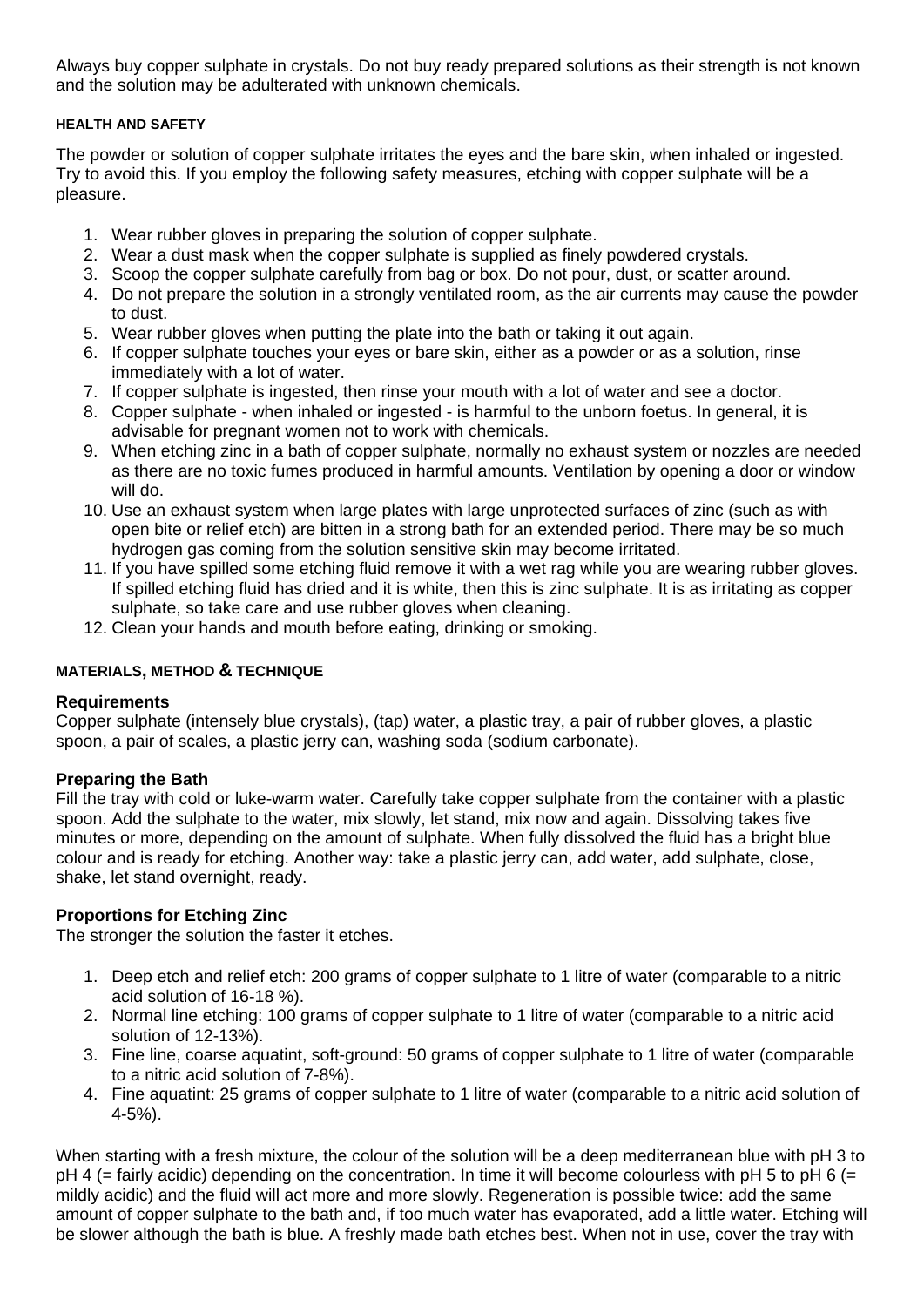a plate, or pour back into the plastic jerry can, to prevent evaporation and dirt falling into the bath. When pouring back through a funnel into the can you can decant or filter the sediment deposited during the etching process from the fluid. Copper sulphate solutions last less long than comparable solutions of nitric acid.

Etching zinc with copper sulphate was invented by Cedric Green and called Bordeaux Etch by him. General information on Bordeaux Etch and on electrolytic etching using copper sulphate are to be found at Cedric Green's website www.greenart.info/galvetch. Search for 'Bordeaux Etch for Zinc Plates'.

### **Grounds**

Every type of acid resist is suited as an etching ground. Mind, however, that copper sulphate penetrates grounds faster than mineral acids. That means that wax based grounds should be thicker and more even compared to etching them with nitric acid and the like. Tiny little holes and areas that seem thin should be stopped out. The same goes for acrylic grounds which need to be dried on top of a hot plate with an exhaust overhead or in a drying cabinet with an exhaust. Cold-dried acrylic grounds break down over time with interesting results and some acrylics disappear in the bath.

## **Etching a Plate**

Fill the tray with at least three centimetres of fluid. Prepare your plate as usual. Lower the plate in the bath and the bare zinc will turn black immediately. This black sediment is finely dispersed copper. Remove it with a soft brush or feather for regular etching and to see what is happening. Mind that this is NOT the same as the black iron sediment in ferric which sticks to the metal. Remove the sediment carefully to avoid scratching the etching ground.

Moving the plate in the bath, or moving the fluid in the bath with a feather or brush, ensures a continuous stream of fresh solution above the plate. Settling of sediment in and on top of the grooves will retard the chemical action and copper build-up may occur.

When the solution turns weak, the colour of the newly formed sediment changes from black to reddish brown. Instead of black copper particles, red copper oxides (CuO2) are formed now, because the chemical reactions are incomplete. After prolonged etching, and not removing sediment from the plate, copper buildup seen as shiny metallic particles may form around the edges of the grooves. The copper does not adhere strongly to the plate and can be removed by brushing. Take care, because the particles are hard they may scratch the etching ground. It is better to place the plate in a fresh bath for a short while to remove them. Prevent copper build-up by feathering the plate regularly. Copper build-up may occur with prolonged etching, and especially with aquatint. For fine grained aquatints use a fresh but weak bath of sufficient depth (3 cm.).

After etching take the plate out of the bath and wash with water. If in small amounts, the deposit that goes into your sewer is not harmful to the environment. Larger studios need equipment to settle the silt. Filtering and neutralising of the rinsing water is strongly advised. Adding washing soda (sodium carbonate) to the rinsing water will neutralise the acid and metal compounds will precipitate.

### **Day-light Etch**

The sides and bottoms of the grooves will be very smooth. The addition of citric acid (invented by Bernard van der Wielen and called Day-light Etch by him) makes an etchant which acts irregularly on the sides of the grooves, because more hydrogen gas is generated. It therefore creates wider and coarser crevices. You can add up to twice as much citric acid as copper sulphate to the etchant. For more information see the website of Nik Semenoff.

### **Disposal**

The easiest way to dispose of the used solution - and of the rinsing water - is to pour the old, now slow mixture into a plastic bucket and leave it to stand for a few weeks. The addition of washing soda will neutralise the acid and the metal compounds will precipitate. The water will evaporate leaving a blue and white, glassy crust. Turn over the bucket in a plastic bag, tap on the bottom and the crust will break and fall into the bag. Dispose of as chemical waste. Larger printmaking studios should contact local authorities for information on disposal of their waste.

For information on disposal of the fluid waste contact the Amsterdam Printmaking Studio who have ample experience with it.

#### **BIBLIOGRAPHY**